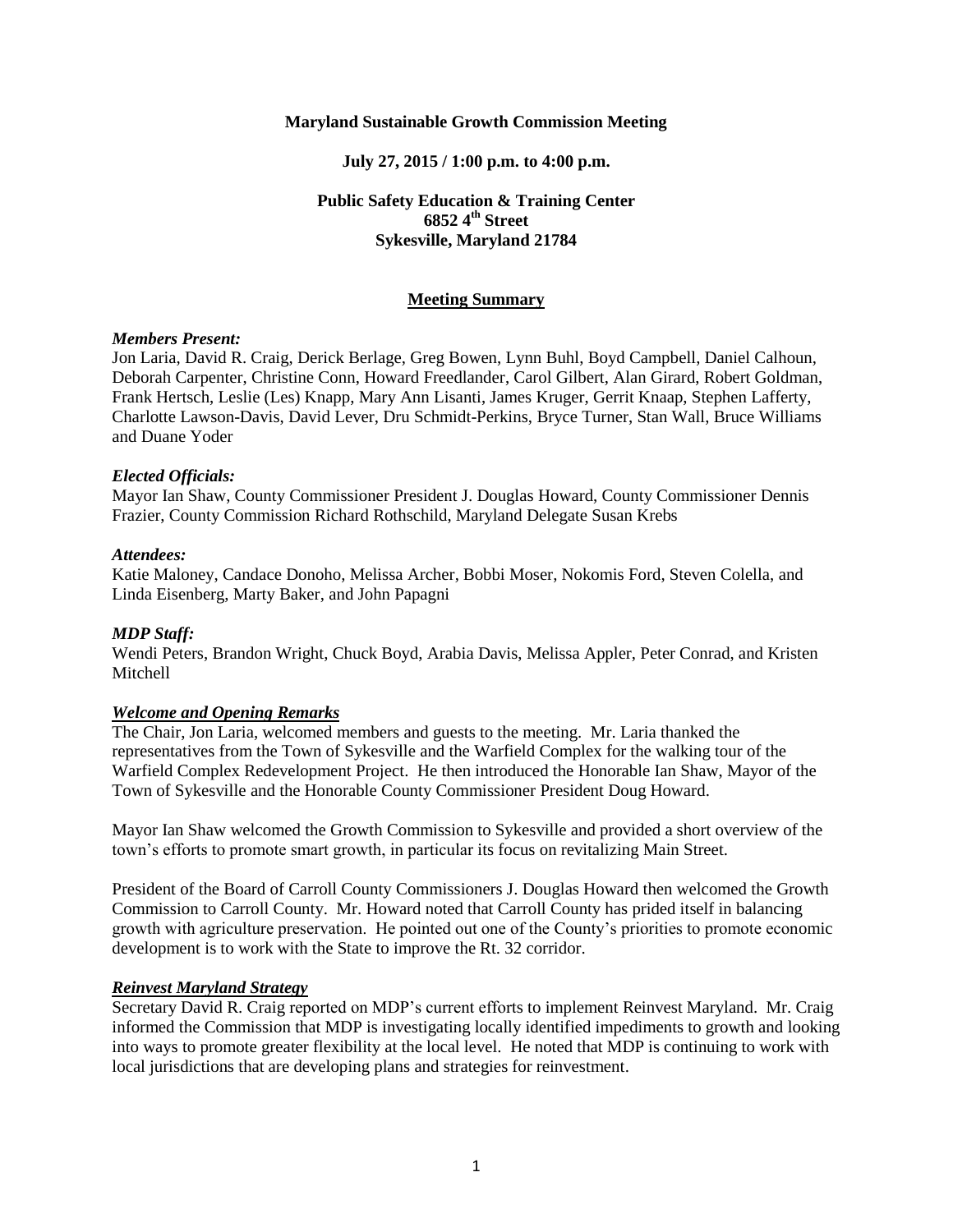Maryland Sustainable Growth Commission Meeting Summary for July 27, 2015

# *Carroll County Commissioner Richard Rothschild*

Commissioner Richard Rothschild stated that he supported the Commission's advocacy of reinvestment efforts like those taking place along Sykesville's Main Street, but he expressed concern with other aspects of "sustainability." Mr. Rothschild highlighted three specific areas of concern:

- The Septics Law He did not agree with the limitations placed on local subdivision activity in this law. He stated that Best Available Technology (BAT) septic systems can be as effective, if not better, than Enhanced Nitrogen Removal (ENR) wastewater treatment plants.
- Historic Preservation He indicated that historic preservation requirements often contribute to blight because the standards are too costly for property owners to comply.
- Sustainable Housing He stated that down-payment and low-interest housing assistance programs for lower income households do not factor in the cost of property maintenance. New property owners are often not prepared for the additional costs of maintaining a house, which results in neighborhood blight when housing maintenance is not kept up.

Derrick Berlage inquired about the impact minor subdivisions would have on the rural landscape compared to major subdivisions.

Jon Laria noted that ULI Baltimore's Partnership for Building Reuse study expressed similar concerns about the historic preservation standards for window rehabilitation.

David Lever indicated that he was intrigued with the concept of incorporating a maintenance escrow into the housing mortgage payments, which receive state housing assistance.

### *Overview of the Town of Sykesville*

Ms. Dawn Ashbacher, Town Manager of Sykesville, provided the Commission an overview of the town's efforts to redevelop the Warfield Complex and revitalize Main Street. (*See handouts for details on the Warfield Development and Cultural Center.)*

### *Overview of Carroll County*

Mr. Phil Hager, Director of Carroll County Department of Land Use, Planning and Development, noted that Carroll County has a mix of urban, suburban and rural areas. Mr. Hager stated that Carroll County prepared its first master plan for Carroll County in 1964, and the County Commission recently adopted the 2014 Carroll County Master Plan. He pointed out that agriculture is the County's most important economic development activity. While most people commute outside the county to work, but the county has a balanced growth strategy for a well-planned and logical development pattern.

Ms. Linda Eisenberg provided an overview of the County's future land use plan, noting that 64,000 acres already have been preserved in the County – with a goal of 100,000 acres preserved. The County adopted its countywide master plan in 2014 and is now working on the Freedom Community Comprehensive Plan and a County Bicycle & Pedestrian Plan. Ms. Eisenberg highlighted several community development projects currently underway and noted that the County has a strong planning partnership with its towns – working jointly on a number of projects.

Dan Calhoun noted that Carroll County has one of the best run agricultural preservation programs in the state. The County's Installment Purchase Agreement program has been very successful in acquiring agricultural conservation easements. The Installment Purchase Agreement (IPA) - pays twice yearly taxfree interest for 20 years (for 2014 the rate is 5.25%) with balloon payment of full purchase price at end of period. The tax benefits of the IPA to the property owner are:

1. Income - The difference between the easement value and actual offer may be deemed a charitable contribution. For the IPA option, the twice-yearly interest payments are exempt from federal and state income taxes; and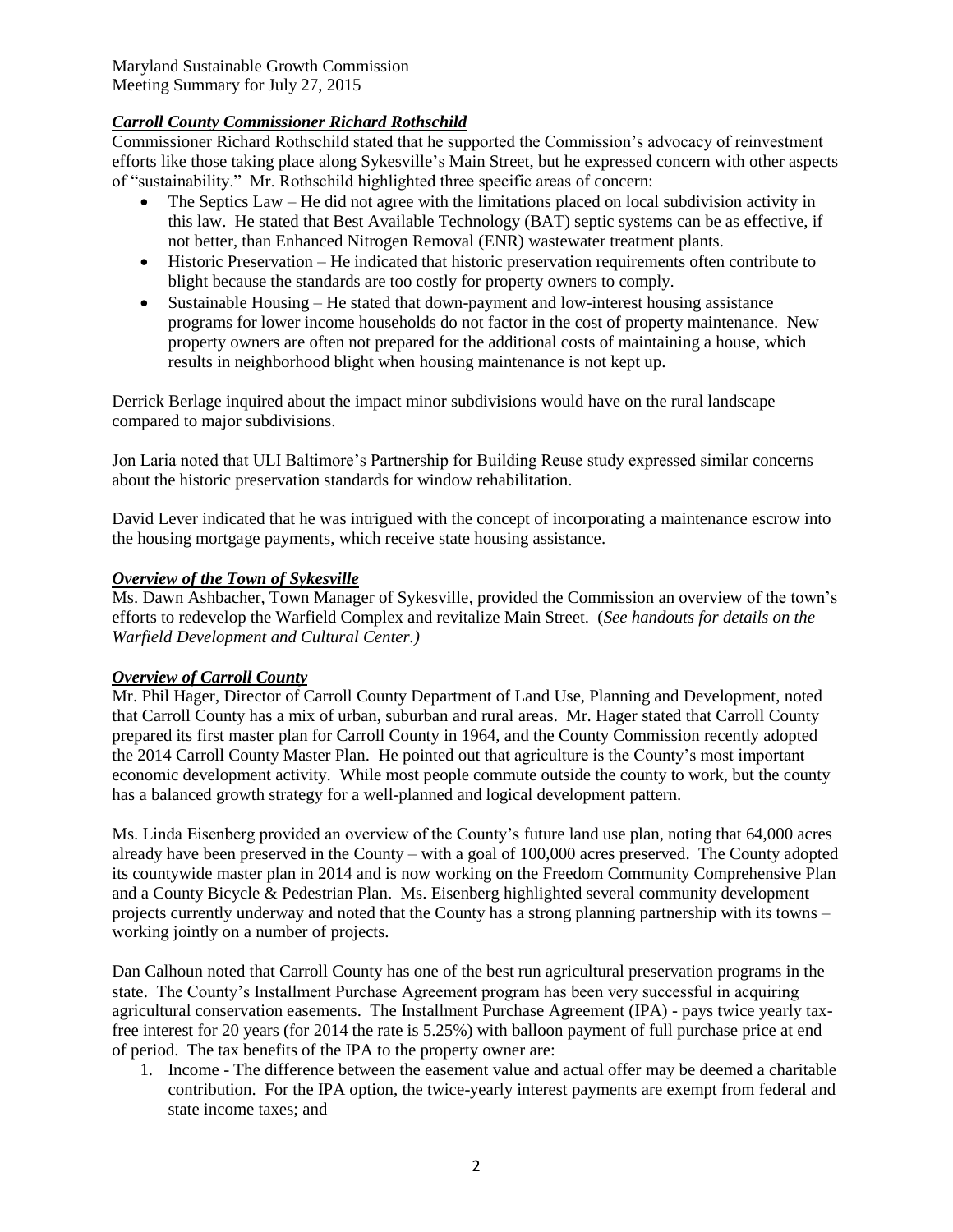Maryland Sustainable Growth Commission Meeting Summary for July 27, 2015

2. Capital Gains - Capital Gains Taxes may be deferred until the end of the 20-year term, meaning more interest is earned off of the easement value.

Delegate Stephan Lafferty asked if the County had adopted a Growth Tier map, and the answer was no. It was noted that most (70%) of the County's growth occurs in the designated growth areas and 30 % occurs in the rural areas.

Frank Hertsch inquired whether the County was still experiencing localized economic development downturns. Mr. Hager stated that Carroll County continues to be at a competitive disadvantage when compare to the adjacent states.

## *Administrative Matters and Updates*

Mr. Laria introduced the newest member - **James Kruger,** who was appointed by Governor Larry Hogan on May  $4<sup>th</sup>$ , 2015. He holds a Bachelor of Arts Degree in Political Science and also has a Master of Public Policy Degree with a concentration in Urban Policy. Mr. Kruger said that it was an honor to be a member and is very supportive of Commission's mission. He indicated that he is interested in serving on the Education Workgroup.

## *Briefing from the Neighborhood Stabilization Homeownership Workgroup*

Delegate Steve Lafferty reported on the work of the Neighborhood Stabilization Homeownership Workgroup. He referred them to the PowerPoint handout dated June 26 for details on the progress that has occurred since the initial Workgroup report was released. These efforts include:

- Expanding partnerships with stakeholders to grow innovative lending practices;
- Expanding the "toolkit" of neighborhood revitalization programs;
- Creating different tools and building stronger relationships with stakeholders;
- Engaging MML and MACo to assist DHCD in reaching its goals; and
- Advocating for federal and state policies that foster safe and sustainable mortgages.

(*See a copy of the PowerPoint handout in the July 27 agenda packet.)*

Howard Freedlander inquired whether housing foreclosures were still a problem. Carol Gilbert stated that in certain pockets of the state – yes. Mr. Freedlander followed up by asking if whether they were marketing some of these improved housing assistance programs. Ms. Gilbert mentioned that DHCD has the MD Homefront Program that is geared to providing housing finance assistance to returning veterans.

Robert Goldman noted he has observed recently more problems with condo associations not having sufficient reserves to cover maintenance costs, and this is an issue that should be monitored moving forward.

## *Briefing on the Rural Economies Smart Growth Effort*

Mr. Greg Bowen presented the recommendations from the Sustainable Forestry Subcommittee, which can be found in the July 27 agenda packet. The Sustainable Forestry Subcommittee has identified eight action items and proposed a work plan to address them. The Rural Economies Workgroup endorsed these recommendations at its July  $10<sup>th</sup>$  meeting.

Dan Rider, a member of the Sustainable Forestry Subcommittee, responded to questions that the Commission members had about the recommendations and the work plan.

Bryce Turner applauded the efforts of the Subcommittee. Boyd Campbell inquired about the end user of wood products. In response, Dan Rider noted that MEA has grants for homeowners to buy new clean burning wood stoves. Dru Schmidt-Perkins said that she liked the concepts presented in the Sustainable